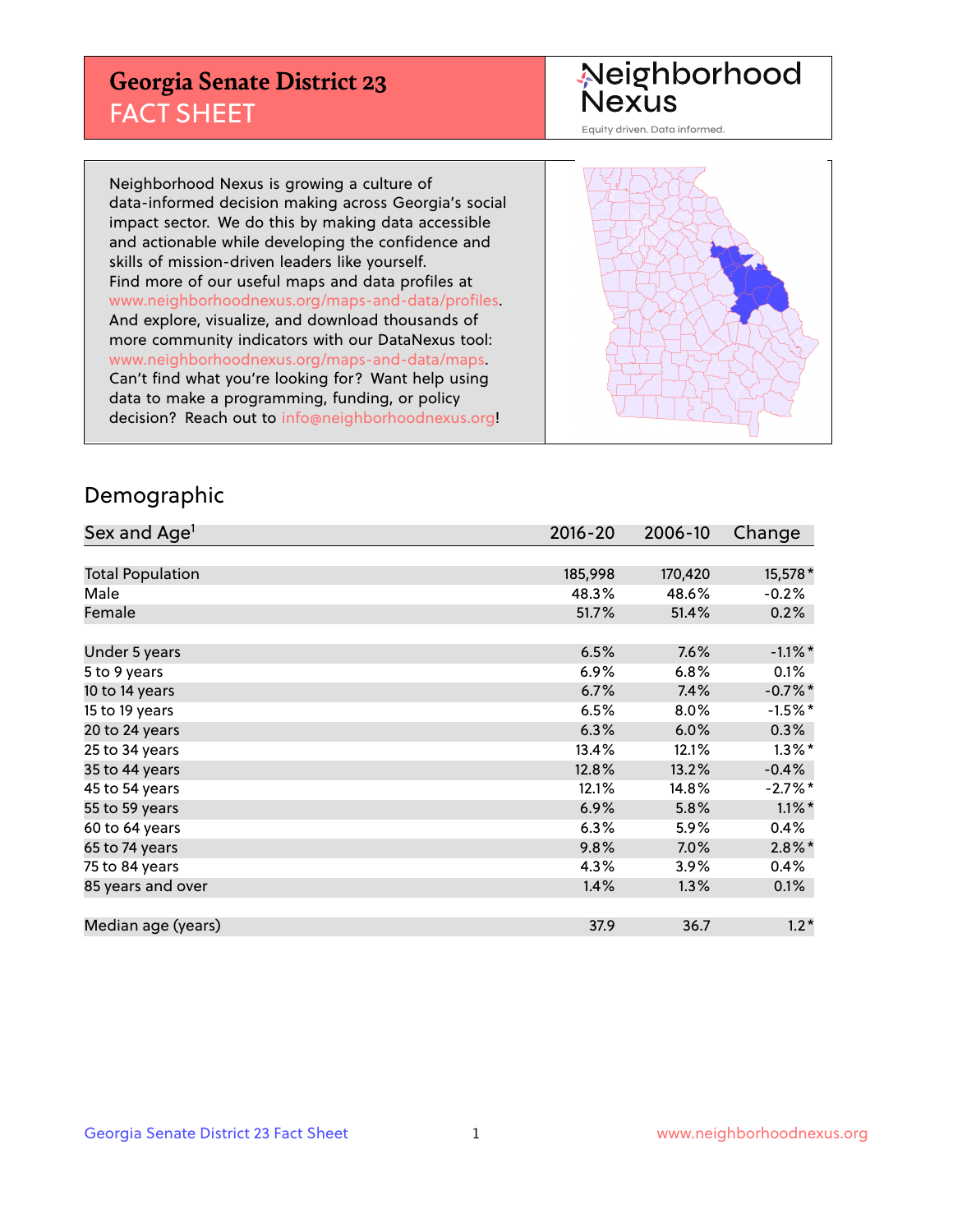## Demographic, continued...

| Race <sup>2</sup>                                            | $2016 - 20$ | 2006-10 | Change     |
|--------------------------------------------------------------|-------------|---------|------------|
| <b>Total population</b>                                      | 185,998     | 170,420 | 15,578 *   |
| One race                                                     | 96.3%       | 98.6%   | $-2.3%$ *  |
| White                                                        | 58.8%       | 59.8%   | $-1.0%$    |
| <b>Black or African American</b>                             | 34.8%       | 37.0%   | $-2.2\%$ * |
| American Indian and Alaska Native                            | 0.3%        | 0.3%    | 0.1%       |
| Asian                                                        | 0.9%        | 0.6%    | 0.3%       |
| Native Hawaiian and Other Pacific Islander                   | 0.1%        | 0.1%    | 0.1%       |
| Some other race                                              | 1.4%        | 0.8%    | 0.5%       |
| Two or more races                                            | 3.7%        | 1.4%    | $2.3\%$ *  |
| Race alone or in combination with other race(s) <sup>3</sup> | $2016 - 20$ | 2006-10 | Change     |
|                                                              |             |         |            |
| Total population                                             | 185,998     | 170,420 | 15,578 *   |
| White                                                        | 62.0%       | 61.0%   | 1.1%       |
| <b>Black or African American</b>                             | 36.9%       | 37.7%   | $-0.8%$    |
| American Indian and Alaska Native                            | 0.9%        | 0.9%    | 0.0%       |
| Asian                                                        | 1.5%        | 0.9%    | $0.6\%$ *  |
| Native Hawaiian and Other Pacific Islander                   | 0.2%        | 0.2%    | 0.0%       |
| Some other race                                              | 2.3%        | 1.0%    | $1.3\%$ *  |
| Hispanic or Latino and Race <sup>4</sup>                     | $2016 - 20$ | 2006-10 | Change     |
| Total population                                             | 185,998     | 170,420 | 15,578 *   |
| Hispanic or Latino (of any race)                             | 5.3%        | 3.1%    | $2.3\%$ *  |
| Not Hispanic or Latino                                       | 94.7%       | 96.9%   | $-2.3\%$ * |
| White alone                                                  | 55.8%       | 57.8%   | $-2.1\%$ * |
| <b>Black or African American alone</b>                       | 34.6%       | 36.8%   | $-2.3\%$ * |
| American Indian and Alaska Native alone                      | 0.2%        | 0.2%    | $-0.0%$    |
| Asian alone                                                  | 0.9%        | 0.6%    | 0.3%       |
| Native Hawaiian and Other Pacific Islander alone             | 0.1%        | 0.1%    | 0.1%       |
| Some other race alone                                        | 0.1%        | 0.2%    | $-0.0%$    |
| Two or more races                                            | 3.0%        | 1.2%    | $1.8\%$ *  |
| U.S. Citizenship Status <sup>5</sup>                         | $2016 - 20$ | 2006-10 | Change     |
|                                                              |             |         |            |
| Foreign-born population                                      | 5,872       | 4,491   | $1,381*$   |
| Naturalized U.S. citizen                                     | 44.0%       | 34.8%   | 9.3%       |
| Not a U.S. citizen                                           | 56.0%       | 65.2%   | $-9.3%$    |
| Citizen, Voting Age Population <sup>6</sup>                  | $2016 - 20$ | 2006-10 | Change     |
|                                                              |             |         |            |
| Citizen, 18 and over population                              | 137,717     | 122,108 | 15,608*    |
| Male                                                         | 47.8%       | 47.3%   | 0.5%       |
| Female                                                       | 52.2%       | 52.7%   | $-0.5%$    |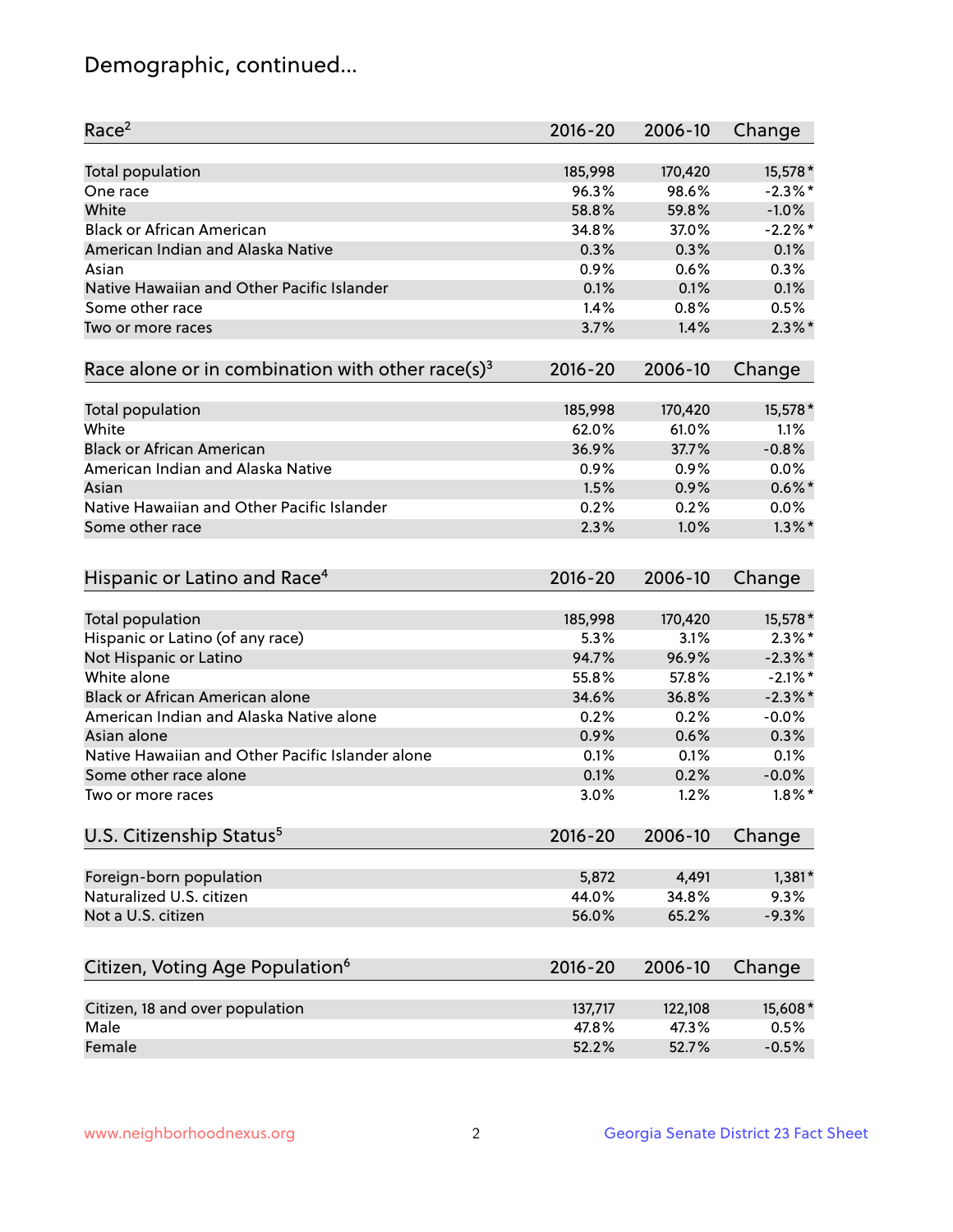#### Economic

| Income <sup>7</sup>                                 | 2016-20 | 2006-10 | Change     |
|-----------------------------------------------------|---------|---------|------------|
|                                                     |         |         |            |
| All households                                      | 64,852  | 61,634  | $3,217*$   |
| Less than \$10,000                                  | 8.3%    | 11.3%   | $-3.0\%$ * |
| \$10,000 to \$14,999                                | 6.1%    | 8.2%    | $-2.1\%$ * |
| \$15,000 to \$24,999                                | 11.4%   | 14.9%   | $-3.5%$ *  |
| \$25,000 to \$34,999                                | 11.5%   | 13.1%   | $-1.6\%$ * |
| \$35,000 to \$49,999                                | 14.1%   | 15.2%   | $-1.1%$    |
| \$50,000 to \$74,999                                | 18.7%   | 18.0%   | 0.8%       |
| \$75,000 to \$99,999                                | 11.3%   | 10.0%   | $1.3\%$ *  |
| \$100,000 to \$149,999                              | 11.9%   | 6.2%    | $5.8\%$ *  |
| \$150,000 to \$199,999                              | 4.3%    | 1.9%    | $2.4\%$ *  |
| \$200,000 or more                                   | 2.5%    | 1.3%    | $1.2\%$ *  |
| Median household income (dollars)                   | 48,581  | 36,888  | 11,693*    |
| Mean household income (dollars)                     | 63,090  | 48,525  | 14,566*    |
| With earnings                                       | 73.1%   | 74.0%   | $-0.9%$    |
| Mean earnings (dollars)                             | 65,563  | 51,045  | 14,518 *   |
| <b>With Social Security</b>                         | 36.1%   | 32.5%   | $3.6\%$ *  |
| Mean Social Security income (dollars)               | 18,130  | 13,552  | 4,578*     |
| With retirement income                              | 21.4%   | 17.3%   | $4.1\%$ *  |
| Mean retirement income (dollars)                    | 22,740  | 17,968  | 4,772*     |
| With Supplemental Security Income                   | 7.5%    | 6.1%    | $1.3\%$ *  |
| Mean Supplemental Security Income (dollars)         | 9,054   | 7,355   | 1,700*     |
| With cash public assistance income                  | 1.8%    | 1.8%    | 0.1%       |
| Mean cash public assistance income (dollars)        | 1,464   | 2,680   | $-1,216$   |
| With Food Stamp/SNAP benefits in the past 12 months | 17.3%   | 14.3%   | $3.0\%$ *  |
|                                                     |         |         |            |
| Families                                            | 44,978  | 43,517  | $1,461*$   |
| Less than \$10,000                                  | 5.3%    | 5.9%    | $-0.7%$    |
| \$10,000 to \$14,999                                | 3.4%    | 5.2%    | $-1.7%$ *  |
| \$15,000 to \$24,999                                | 8.9%    | 13.9%   | $-5.1\%$ * |
| \$25,000 to \$34,999                                | 10.3%   | 13.1%   | $-2.7%$ *  |
| \$35,000 to \$49,999                                | 14.4%   | 16.6%   | $-2.1\%$ * |
| \$50,000 to \$74,999                                | 20.7%   | 21.0%   | $-0.3%$    |
| \$75,000 to \$99,999                                | 14.1%   | 12.5%   | $1.6\%$ *  |
| \$100,000 to \$149,999                              | 14.3%   | 8.1%    | $6.2%$ *   |
| \$150,000 to \$199,999                              | 5.3%    | 2.2%    | $3.1\%$ *  |
| \$200,000 or more                                   | 3.3%    | 1.6%    | 1.7%       |
| Median family income (dollars)                      | 59,582  | 45,048  | 14,534*    |
| Mean family income (dollars)                        | 72,721  | 56,102  | 16,619*    |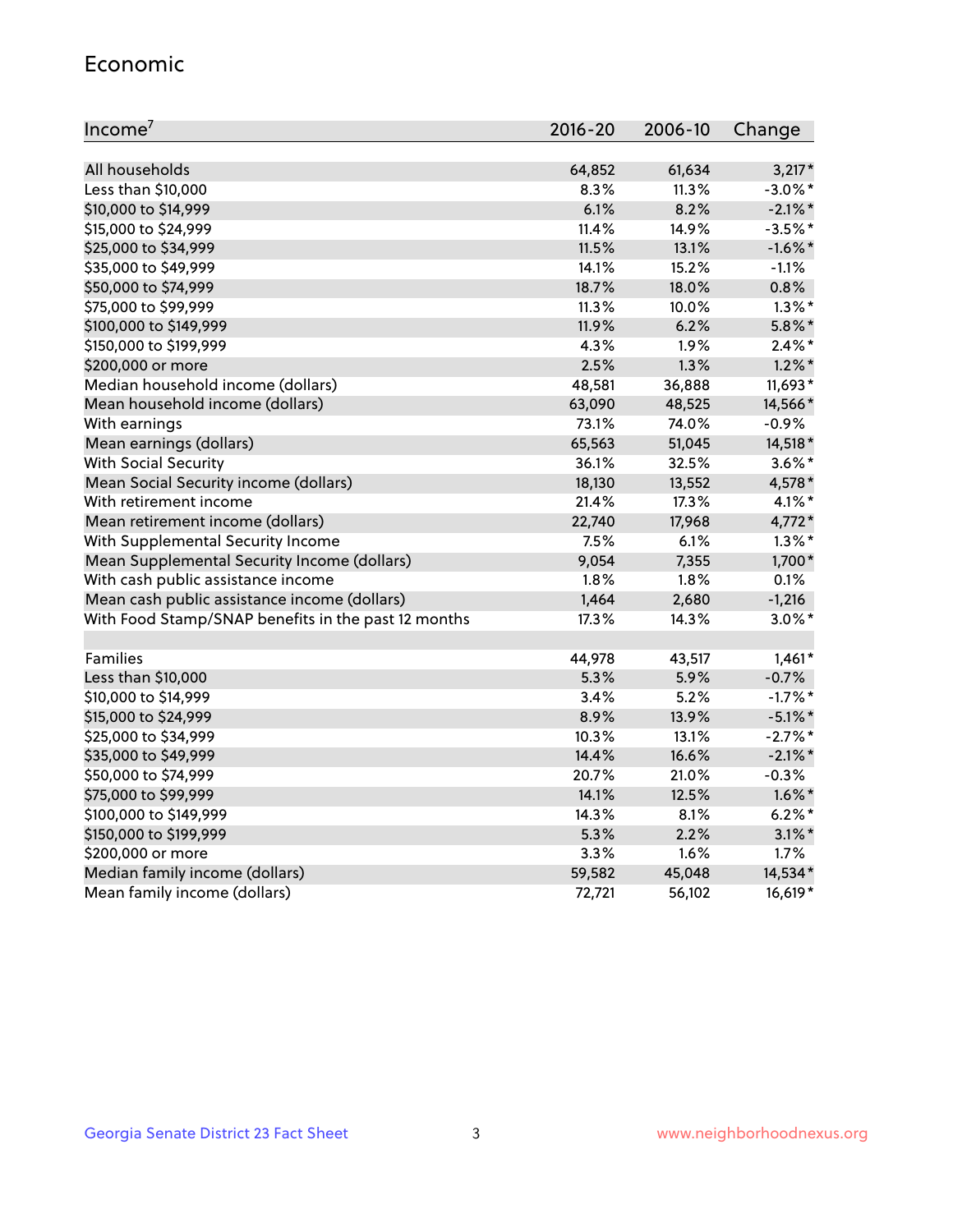## Economic, continued...

| Income, continued <sup>8</sup>                           | $2016 - 20$ | 2006-10 | Change     |
|----------------------------------------------------------|-------------|---------|------------|
|                                                          |             |         |            |
| Nonfamily households                                     | 19,873      | 18,118  | 1,756*     |
| Median nonfamily income (dollars)                        | 26,989      | 18,778  | $8,211*$   |
| Mean nonfamily income (dollars)                          | 38,572      | 27,942  | 10,630*    |
|                                                          |             |         |            |
| Median earnings for workers (dollars)                    | 30,743      | 24,395  | $6,348*$   |
| Median earnings for male full-time, year-round workers   | 46,322      | 38,541  | 7,781*     |
| (dollars)                                                |             |         |            |
| Median earnings for female full-time, year-round workers | 34,748      | 26,850  | 7,898*     |
| (dollars)                                                |             |         |            |
|                                                          |             |         |            |
| Per capita income (dollars)                              | 23,950      | 18,313  | $5,637*$   |
|                                                          |             |         |            |
| Families and People Below Poverty Level <sup>9</sup>     | $2016 - 20$ | 2006-10 | Change     |
|                                                          |             |         |            |
| <b>All families</b>                                      | 13.6%       | 14.9%   | $-1.3%$    |
| With related children under 18 years                     | 22.6%       | 22.3%   | 0.3%       |
| With related children under 5 years only                 | 21.6%       | 22.3%   | $-0.7%$    |
| Married couple families                                  | 5.8%        | 6.5%    | $-0.7%$    |
| With related children under 18 years                     | 7.4%        | 9.1%    | $-1.7%$    |
| With related children under 5 years only                 | 11.0%       | 9.6%    | 1.4%       |
| Families with female householder, no husband present     | 34.3%       | 37.6%   | $-3.3%$    |
| With related children under 18 years                     | 47.5%       | 46.0%   | 1.5%       |
| With related children under 5 years only                 | 36.3%       | 48.3%   | $-12.0%$   |
|                                                          |             |         |            |
| All people                                               | 17.4%       | 19.8%   | $-2.4\%$   |
| Under 18 years                                           | 26.8%       | 27.7%   | $-0.9%$    |
| Related children under 18 years                          | 26.5%       | 27.5%   | $-1.1%$    |
| Related children under 5 years                           | 26.9%       | 29.3%   | $-2.4%$    |
| Related children 5 to 17 years                           | 26.3%       | 26.8%   | $-0.5%$    |
| 18 years and over                                        | 14.4%       | 16.9%   | $-2.5%$ *  |
| 18 to 64 years                                           | 14.7%       | 17.0%   | $-2.3\%$ * |
| 65 years and over                                        | 13.2%       | 16.4%   | $-3.2%$    |
| People in families                                       | 14.7%       | 17.5%   | $-2.8\%$ * |
| Unrelated individuals 15 years and over                  | 32.4%       | 33.8%   | $-1.4%$    |
|                                                          |             |         |            |
| Non-Hispanic white people                                | 13.5%       | 12.2%   | 1.3%       |
| Black or African-American people                         | 23.8%       | 31.6%   | $-7.9%$ *  |
| Asian people                                             | 8.8%        | 22.6%   | $-13.7%$   |
| Hispanic or Latino people                                | 16.7%       | 17.4%   | $-0.7%$    |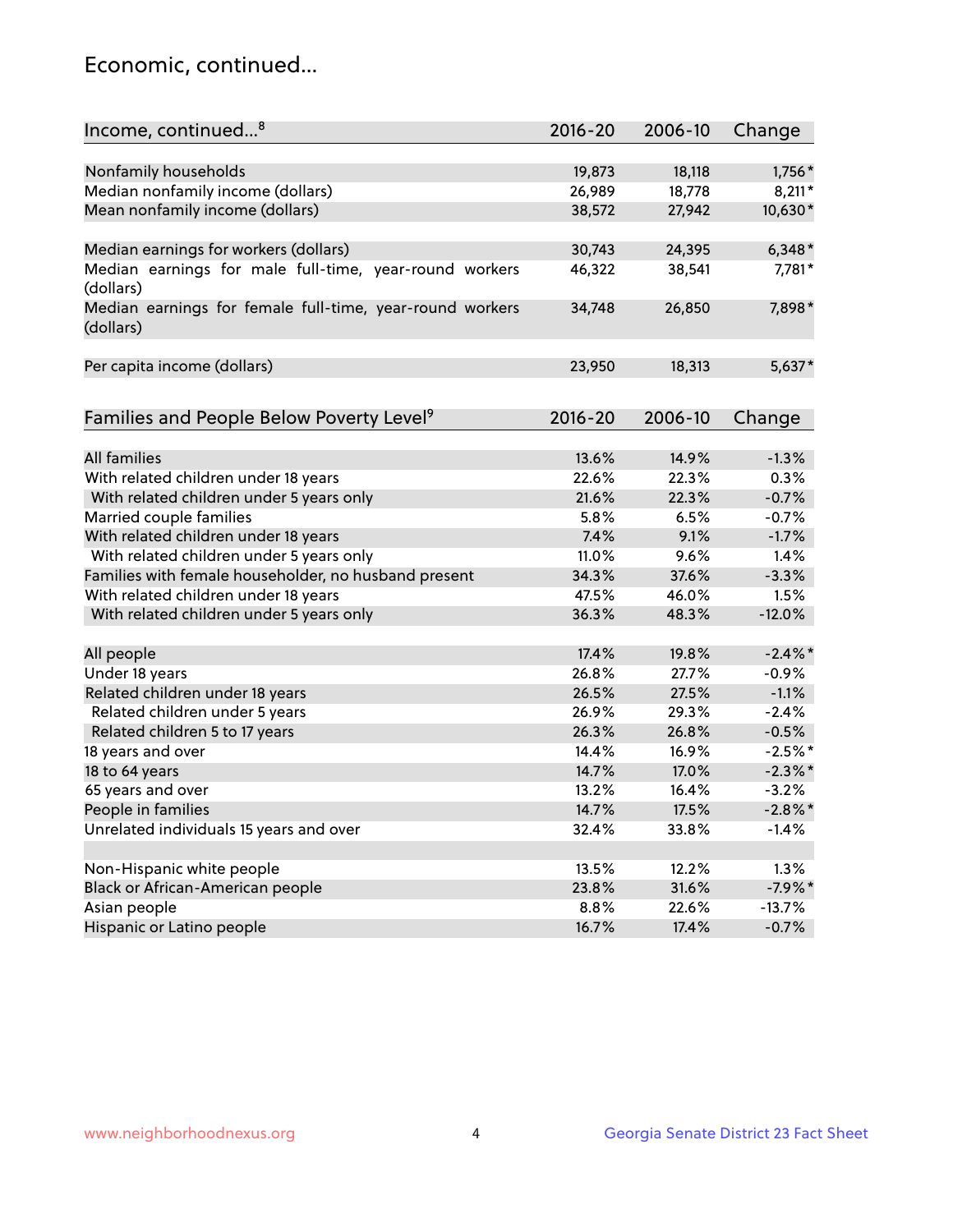## Employment

| Employment Status <sup>10</sup>                                             | $2016 - 20$ | 2006-10 | Change     |
|-----------------------------------------------------------------------------|-------------|---------|------------|
|                                                                             |             |         |            |
| Population 16 years and over                                                | 145,816     | 130,463 | 15,353*    |
| In labor force                                                              | 57.7%       | 58.3%   | $-0.6%$    |
| Civilian labor force                                                        | 55.9%       | 57.3%   | $-1.4%$    |
| Employed                                                                    | 52.6%       | 51.7%   | 0.9%       |
| Unemployed                                                                  | 3.3%        | 5.6%    | $-2.3%$    |
| <b>Armed Forces</b>                                                         | 1.9%        | 1.1%    | 0.8%       |
| Not in labor force                                                          | 42.3%       | 41.7%   | 0.6%       |
|                                                                             |             |         |            |
| Civilian labor force                                                        | 81,460      | 74,722  | $6,737*$   |
| <b>Unemployment Rate</b>                                                    | 5.8%        | 9.8%    | $-3.9%$    |
| Females 16 years and over                                                   | 75,744      | 68,125  | 7,619*     |
| In labor force                                                              | 52.9%       | 53.0%   | $-0.1%$    |
| Civilian labor force                                                        | 52.3%       | 52.6%   | $-0.3%$    |
| Employed                                                                    | 49.4%       | 47.3%   | 2.0%       |
|                                                                             |             |         |            |
| Own children of the householder under 6 years                               | 13,913      | 14,337  | $-424$     |
| All parents in family in labor force                                        | 67.7%       | 64.3%   | 3.3%       |
|                                                                             |             |         |            |
| Own children of the householder 6 to 17 years                               | 27,197      | 27,552  | $-355$     |
| All parents in family in labor force                                        | 67.5%       | 71.8%   | $-4.3%$    |
|                                                                             |             |         |            |
| Industry <sup>11</sup>                                                      | $2016 - 20$ | 2006-10 | Change     |
|                                                                             |             |         |            |
| Civilian employed population 16 years and over                              | 76,711      | 67,417  | $9,294*$   |
| Agriculture, forestry, fishing and hunting, and mining                      | 3.3%        | 3.0%    | 0.3%       |
| Construction                                                                | 8.7%        | 8.8%    | $-0.0%$    |
| Manufacturing                                                               | 14.3%       | 16.1%   | $-1.8\%$ * |
| Wholesale trade                                                             | 1.9%        | 2.6%    | $-0.7%$    |
| Retail trade                                                                | 10.7%       | 11.8%   | $-1.1%$    |
| Transportation and warehousing, and utilities                               | 8.7%        | 5.8%    | $2.9\%$ *  |
| Information                                                                 | 1.4%        | 1.1%    | 0.3%       |
| Finance and insurance, and real estate and rental and leasing               | 3.6%        | 3.9%    | $-0.3%$    |
| Professional, scientific, and management, and administrative                | 8.5%        | 7.1%    | $1.4\%$ *  |
| and waste management services                                               |             |         |            |
| Educational services, and health care and social assistance                 | 19.7%       | 20.7%   | $-1.0%$    |
| Arts, entertainment, and recreation, and accommodation and<br>food services | 8.2%        | 7.7%    | 0.5%       |
| Other services, except public administration                                | 4.4%        | 4.8%    | $-0.4%$    |
| Public administration                                                       | 6.5%        | 6.6%    | $-0.0%$    |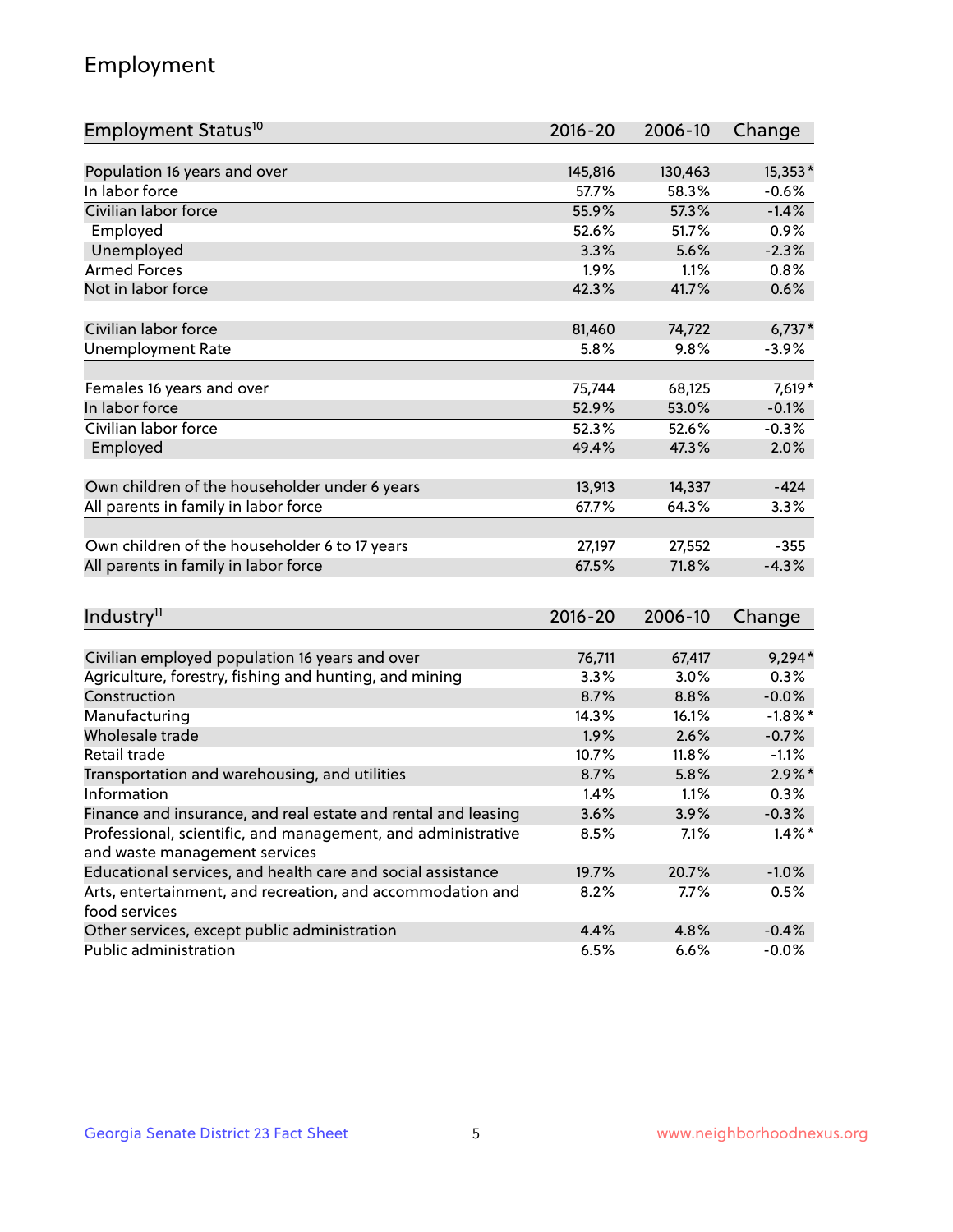## Employment, continued...

| Occupation <sup>12</sup>                                    | $2016 - 20$ | 2006-10 | Change     |
|-------------------------------------------------------------|-------------|---------|------------|
| Civilian employed population 16 years and over              | 76,711      | 67,417  | $9,294*$   |
| Management, business, science, and arts occupations         | 29.0%       | 25.1%   | $3.9\%$ *  |
| Service occupations                                         | 18.8%       | 18.4%   | 0.3%       |
| Sales and office occupations                                | 20.1%       | 24.2%   | $-4.0\%$ * |
| and<br>maintenance<br>Natural                               | 13.2%       | 13.2%   | 0.0%       |
| resources,<br>construction,<br>occupations                  |             |         |            |
| Production, transportation, and material moving occupations | 18.8%       | 19.0%   | $-0.2%$    |
| Class of Worker <sup>13</sup>                               | $2016 - 20$ | 2006-10 | Change     |
| Civilian employed population 16 years and over              | 76,711      | 67,417  | $9,294*$   |
| Private wage and salary workers                             | 75.6%       | 73.7%   | 2.0%       |
| Government workers                                          | 18.0%       | 20.0%   | $-2.0%$    |
| Self-employed in own not incorporated business workers      | 6.2%        | 6.1%    | 0.1%       |
| Unpaid family workers                                       | 0.1%        | 0.2%    | $-0.1%$    |
|                                                             |             |         |            |
| Job Flows <sup>14</sup>                                     | 2019        | 2010    | Change     |
| Total Jobs in district                                      | 50,117      | 38,330  | 11,787     |
| Held by residents of district                               | 48.5%       | 59.3%   | $-10.9%$   |
| Held by non-residents of district                           | 51.5%       | 40.7%   | 10.9%      |
|                                                             |             |         |            |
| Jobs by Industry Sector <sup>15</sup>                       | 2019        | 2010    | Change     |
| Total Jobs in district                                      | 50,117      | 38,330  | 11,787     |
|                                                             | 36.9%       | 28.5%   | 8.5%       |
| Goods Producing sectors                                     |             |         | $-2.3%$    |
| Trade, Transportation, and Utilities sectors                | 18.6%       | 20.9%   |            |
| All Other Services sectors                                  | 44.5%       | 50.6%   | $-6.2%$    |
| Total Jobs in district held by district residents           | 24,292      | 22,744  | 1,548      |
| <b>Goods Producing sectors</b>                              | 33.9%       | 30.2%   | 3.7%       |
| Trade, Transportation, and Utilities sectors                | 15.6%       | 15.2%   | 0.4%       |
| All Other Services sectors                                  | 50.5%       | 54.6%   | $-4.1%$    |
|                                                             |             |         |            |
| Jobs by Earnings <sup>16</sup>                              | 2019        | 2010    | Change     |
|                                                             |             |         |            |
| Total Jobs in district                                      | 50,117      | 38,330  | 11,787     |
| Jobs with earnings \$1250/month or less                     | 22.2%       | 29.3%   | $-7.1%$    |
| Jobs with earnings \$1251/month to \$3333/month             | 33.3%       | 45.1%   | $-11.8%$   |
| Jobs with earnings greater than \$3333/month                | 44.5%       | 25.6%   | 18.8%      |
| Total Jobs in district held by district residents           | 24,292      | 22,744  | 1,548      |
| Jobs with earnings \$1250/month or less                     | 24.9%       | 29.9%   | $-5.0%$    |
| Jobs with earnings \$1251/month to \$3333/month             | 38.9%       | 48.1%   | $-9.2%$    |
| Jobs with earnings greater than \$3333/month                | 36.2%       | 22.1%   | 14.2%      |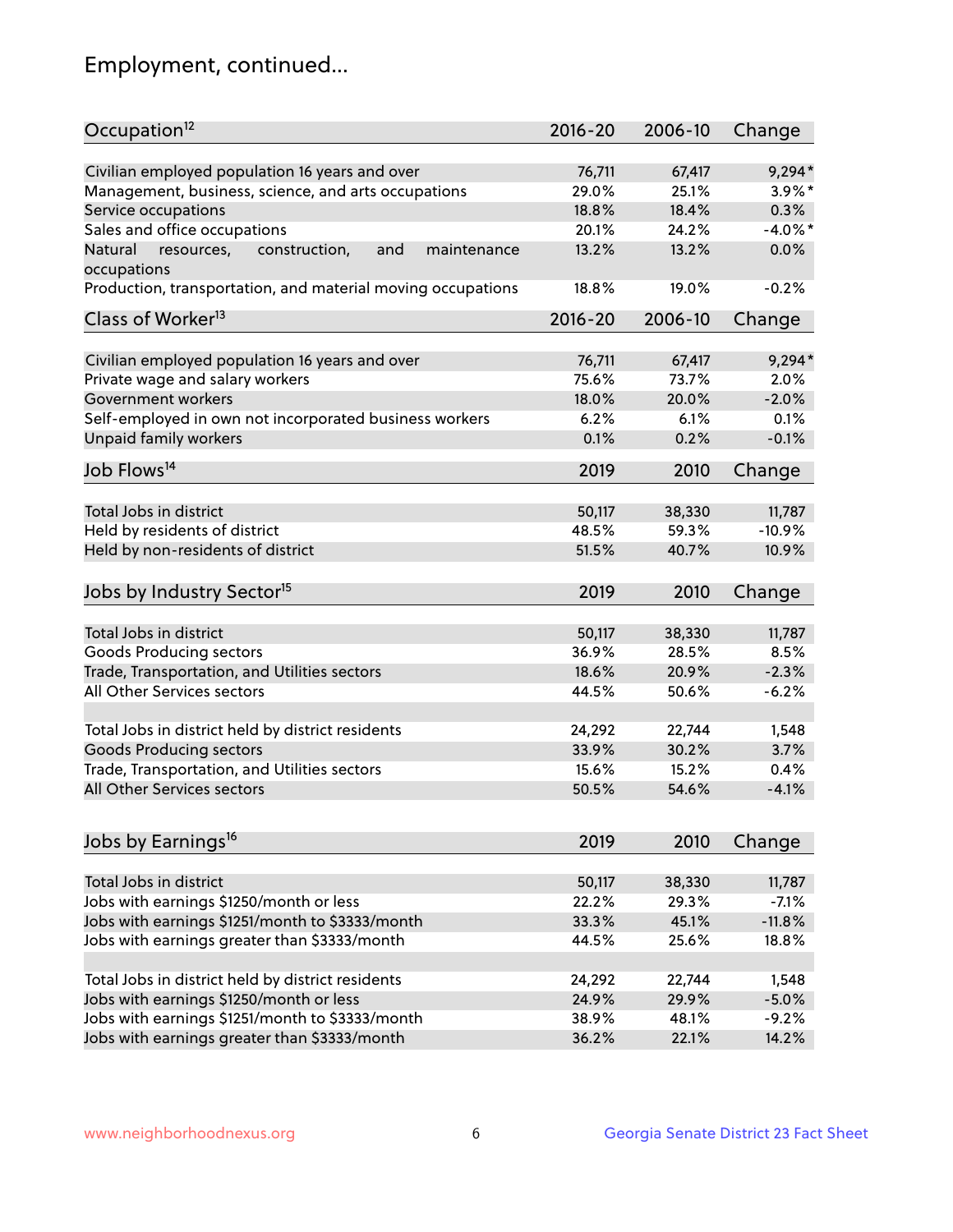## Employment, continued...

| Jobs by Age of Worker <sup>17</sup>               | 2019   | 2010   | Change  |
|---------------------------------------------------|--------|--------|---------|
|                                                   |        |        |         |
| Total Jobs in district                            | 50,117 | 38,330 | 11,787  |
| Jobs with workers age 29 or younger               | 20.1%  | 20.2%  | $-0.1%$ |
| Jobs with workers age 30 to 54                    | 53.6%  | 59.2%  | $-5.7%$ |
| Jobs with workers age 55 or older                 | 26.3%  | 20.6%  | 5.8%    |
|                                                   |        |        |         |
| Total Jobs in district held by district residents | 24,292 | 22.744 | 1,548   |
| Jobs with workers age 29 or younger               | 19.2%  | 17.9%  | 1.4%    |
| Jobs with workers age 30 to 54                    | 52.2%  | 59.3%  | $-7.1%$ |
| Jobs with workers age 55 or older                 | 28.6%  | 22.8%  | 5.7%    |
|                                                   |        |        |         |

#### Education

| School Enrollment <sup>18</sup>                | $2016 - 20$ | 2006-10 | Change     |
|------------------------------------------------|-------------|---------|------------|
|                                                |             |         |            |
| Population 3 years and over enrolled in school | 44,135      | 44,784  | $-649$     |
| Nursery school, preschool                      | 6.2%        | $7.0\%$ | $-0.8%$    |
| Kindergarten                                   | 5.3%        | 6.2%    | $-0.8%$    |
| Elementary school (grades 1-8)                 | 43.0%       | 43.3%   | $-0.2%$    |
| High school (grades 9-12)                      | 25.0%       | 25.2%   | $-0.3%$    |
| College or graduate school                     | 20.4%       | 18.3%   | 2.1%       |
| Educational Attainment <sup>19</sup>           | $2016 - 20$ | 2006-10 | Change     |
|                                                |             |         |            |
| Population 25 years and over                   | 124,771     | 109,340 | 15,432*    |
| Less than 9th grade                            | 4.9%        | 8.5%    | $-3.7\%$ * |
| 9th to 12th grade, no diploma                  | 11.6%       | 15.7%   | $-4.1\%$ * |
| High school graduate (includes equivalency)    | 36.4%       | 38.3%   | $-1.9%$ *  |
| Some college, no degree                        | 20.3%       | 18.3%   | $2.0\%$ *  |
| Associate's degree                             | 10.7%       | 6.3%    | 4.4%*      |
| Bachelor's degree                              | 10.5%       | 8.5%    | $2.0\%$ *  |
| Graduate or professional degree                | 5.6%        | 4.3%    | $1.3\%$    |
|                                                |             |         |            |
| Percent high school graduate or higher         | 83.5%       | 75.7%   | $7.8\%$ *  |
| Percent bachelor's degree or higher            | 16.1%       | 12.8%   | $3.4\%$ *  |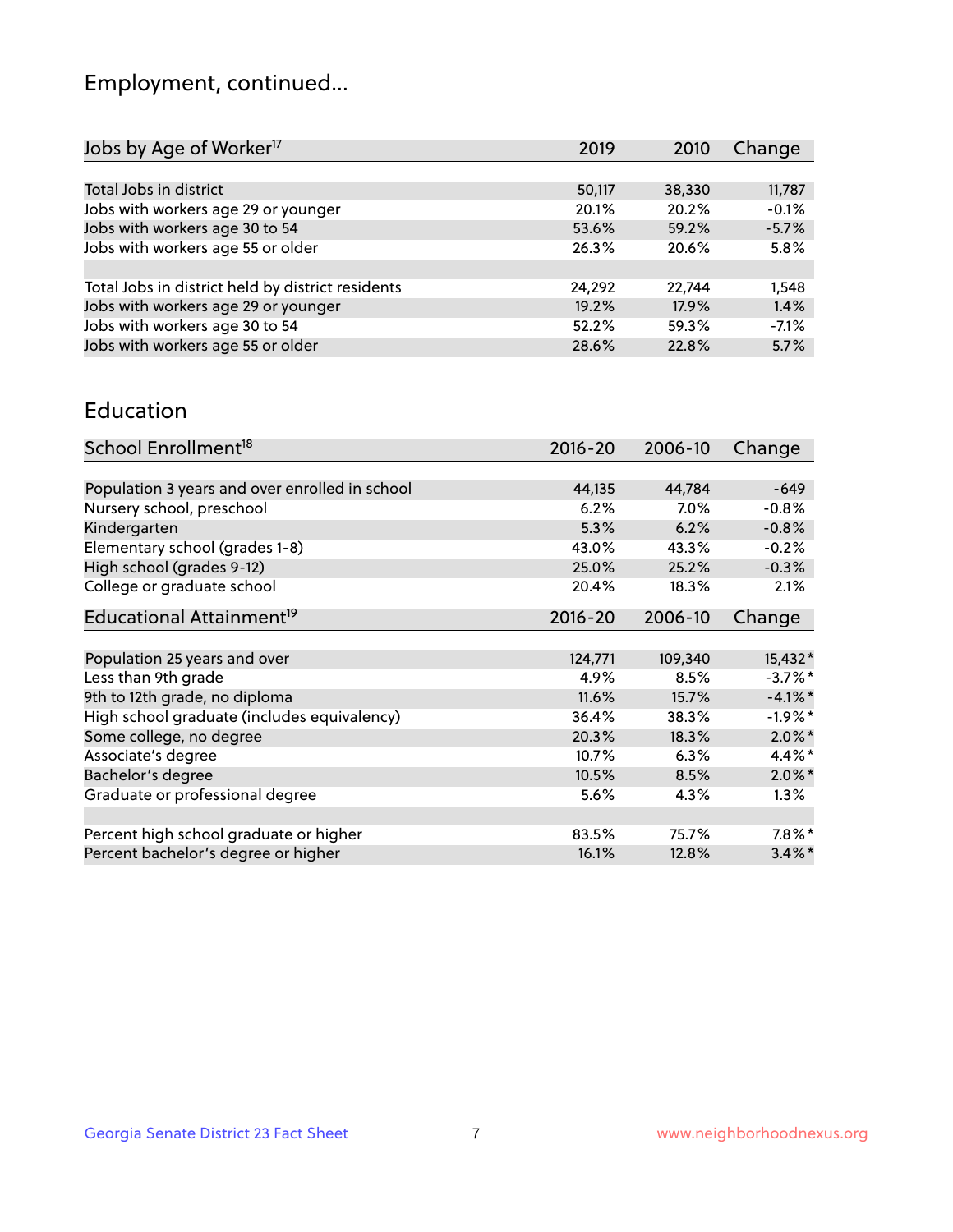## Housing

| Households by Type <sup>20</sup>                     | 2016-20     | 2006-10 | Change     |
|------------------------------------------------------|-------------|---------|------------|
|                                                      |             |         |            |
| <b>Total households</b>                              | 64,852      | 61,634  | $3,217*$   |
| Family households (families)                         | 69.4%       | 70.6%   | $-1.2%$    |
| With own children under 18 years                     | 26.8%       | 32.0%   | $-5.2\%$ * |
| Married-couple family                                | 48.3%       | 48.3%   | $-0.0%$    |
| With own children of the householder under 18 years  | 16.9%       | 19.7%   | $-2.8\%$ * |
| Male householder, no wife present, family            | 4.6%        | 4.8%    | $-0.2%$    |
| With own children of the householder under 18 years  | 2.1%        | 2.2%    | $-0.1%$    |
| Female householder, no husband present, family       | 16.4%       | 17.4%   | $-1.0%$    |
| With own children of the householder under 18 years  | 7.8%        | 10.1%   | $-2.3\%$ * |
| Nonfamily households                                 | 30.6%       | 29.4%   | 1.2%       |
| Householder living alone                             | 26.9%       | 25.9%   | 1.0%       |
| 65 years and over                                    | 11.7%       | 10.4%   | $1.3\%$ *  |
|                                                      |             |         |            |
| Households with one or more people under 18 years    | 32.0%       | 37.2%   | $-5.2%$ *  |
| Households with one or more people 65 years and over | 31.3%       | 25.0%   | $6.3\%$ *  |
| Average household size                               | 2.82        | 2.72    | $0.10*$    |
| Average family size                                  | 3.43        | 3.30    | $0.13*$    |
|                                                      |             |         |            |
| Housing Occupancy <sup>21</sup>                      | $2016 - 20$ | 2006-10 | Change     |
|                                                      |             |         |            |
| Total housing units                                  | 81,460      | 74,257  | $7,203*$   |
| Occupied housing units                               | 79.6%       | 83.0%   | $-3.4\%$ * |
| Vacant housing units                                 | 20.4%       | 17.0%   | $3.4\%$ *  |
| Homeowner vacancy rate                               | 3.0         | 1.9     | 1.1        |
| Rental vacancy rate                                  | 10.4        | 10.2    | 0.2        |
|                                                      |             |         |            |
| Units in Structure <sup>22</sup>                     | $2016 - 20$ | 2006-10 | Change     |
|                                                      |             |         |            |
| Total housing units                                  | 81,460      | 74,257  | $7,203*$   |
| 1-unit, detached                                     | 63.0%       | 61.3%   | $1.6\%$ *  |
| 1-unit, attached                                     | 2.8%        | 2.0%    | 0.8%       |
| 2 units                                              | 2.5%        | 1.9%    | 0.6%       |
| 3 or 4 units                                         | 2.7%        | 2.3%    | 0.4%       |
| 5 to 9 units                                         | 1.6%        | 1.9%    | $-0.3%$    |
| 10 to 19 units                                       | 0.9%        | 0.5%    | 0.4%       |
| 20 or more units                                     | 0.8%        | 0.9%    | $-0.1%$    |
| Mobile home                                          | 25.5%       | 29.2%   | $-3.7\%$ * |
| Boat, RV, van, etc.                                  | 0.2%        | 0.0%    | 0.1%       |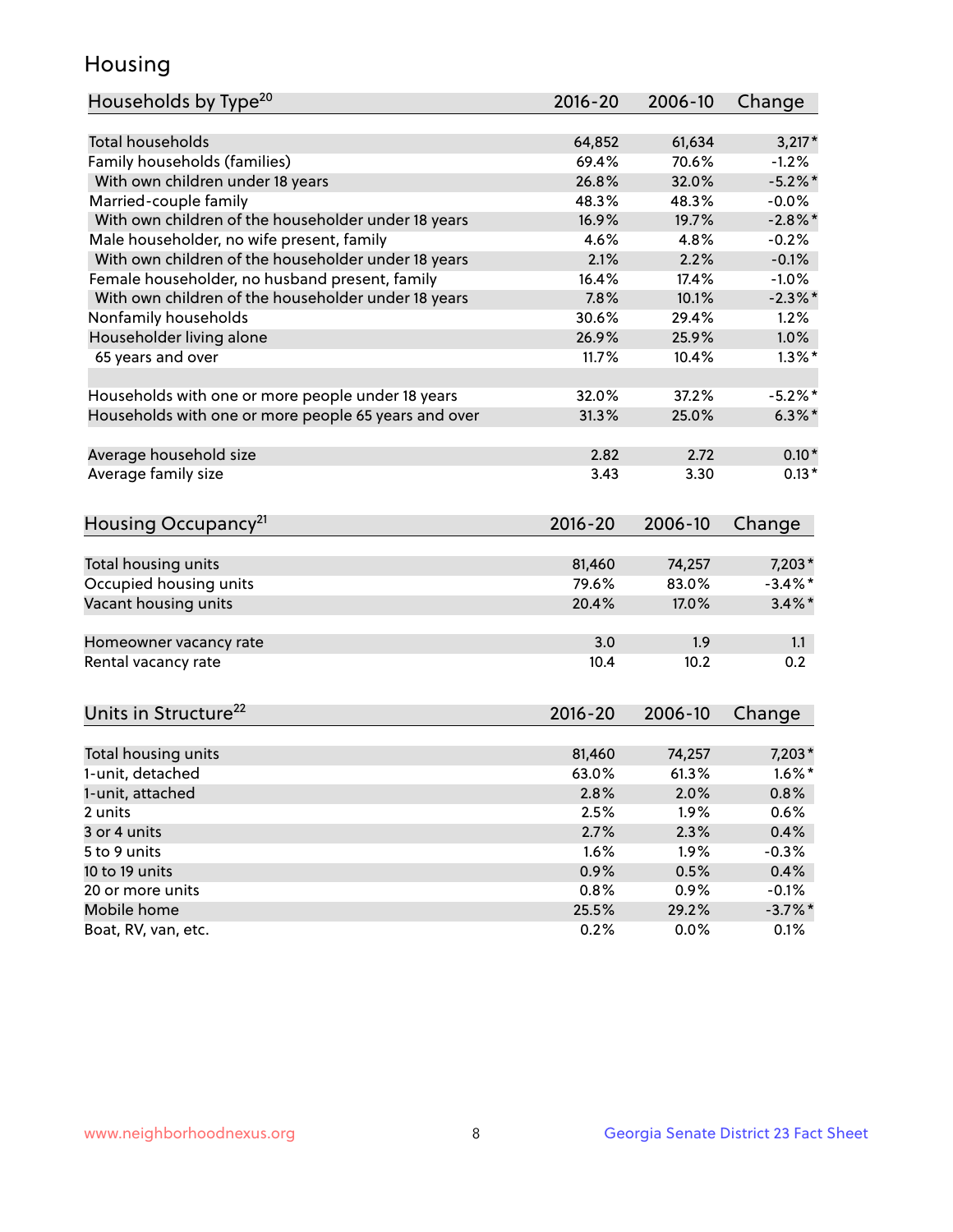## Housing, Continued...

| Year Structure Built <sup>23</sup>             | 2016-20     | 2006-10 | Change     |
|------------------------------------------------|-------------|---------|------------|
| Total housing units                            | 81,460      | 74,257  | $7,203*$   |
| Built 2014 or later                            | 4.8%        | (X)     | (X)        |
| Built 2010 to 2013                             | 4.6%        | (X)     | (X)        |
| Built 2000 to 2009                             | 15.9%       | 12.1%   | $3.8\%$ *  |
| Built 1990 to 1999                             | 18.2%       | 19.7%   | $-1.6\%$ * |
| Built 1980 to 1989                             | 16.8%       | 18.6%   | $-1.7%$ *  |
| Built 1970 to 1979                             | 16.1%       | 20.9%   | $-4.8\%$ * |
| Built 1960 to 1969                             | 8.8%        | 10.5%   | $-1.7%$ *  |
| Built 1950 to 1959                             | 6.1%        | 7.0%    | $-1.0%$    |
| Built 1940 to 1949                             | 2.8%        | 3.5%    | $-0.7%$    |
| Built 1939 or earlier                          | 5.9%        | 7.7%    | $-1.8\%$ * |
|                                                |             |         |            |
| Housing Tenure <sup>24</sup>                   | $2016 - 20$ | 2006-10 | Change     |
| Occupied housing units                         | 64,852      | 61,634  | $3,217*$   |
| Owner-occupied                                 | 70.5%       | 72.1%   | $-1.6\%$ * |
| Renter-occupied                                | 29.5%       | 27.9%   | 1.6%       |
| Average household size of owner-occupied unit  | 2.83        | 2.75    | $0.09*$    |
| Average household size of renter-occupied unit | 2.80        | 2.64    | $0.16*$    |
| Residence 1 Year Ago <sup>25</sup>             | $2016 - 20$ | 2006-10 | Change     |
| Population 1 year and over                     | 182,933     | 167,691 | 15,242*    |
| Same house                                     | 89.7%       | 87.0%   | $2.8\%$ *  |
| Different house in the U.S.                    | 9.9%        | 12.6%   | $-2.7\%$ * |
| Same county                                    | 3.8%        | 6.5%    | $-2.7%$ *  |
| Different county                               | 6.1%        | 6.1%    | 0.0%       |
| Same state                                     | 3.6%        | 4.2%    | $-0.5%$    |
| Different state                                | 2.5%        | 1.9%    | 0.6%       |
| Abroad                                         | 0.3%        | 0.4%    | $-0.1%$    |
|                                                |             |         |            |
| Value of Housing Unit <sup>26</sup>            | $2016 - 20$ | 2006-10 | Change     |
| Owner-occupied units                           | 45,737      | 44,441  | 1,296      |
| Less than \$50,000                             | 20.3%       | 21.5%   | $-1.2%$    |
| \$50,000 to \$99,999                           | 23.8%       | 32.5%   | $-8.7\%$ * |
| \$100,000 to \$149,999                         | 18.5%       | 20.6%   | $-2.1\%$ * |
| \$150,000 to \$199,999                         | 13.9%       | 12.1%   | 1.8%       |
| \$200,000 to \$299,999                         | 15.0%       | 9.4%    | $5.7\%$ *  |
| \$300,000 to \$499,999                         | 6.2%        | 3.1%    | $3.1\%$ *  |
| \$500,000 to \$999,999                         | 1.8%        | 0.6%    | 1.1%       |
| \$1,000,000 or more                            | 0.5%        | 0.2%    | 0.2%       |
| Median (dollars)                               | 115,362     | 92,533  | 22,828*    |
| Mortgage Status <sup>27</sup>                  | $2016 - 20$ | 2006-10 | Change     |
|                                                |             |         |            |
| Owner-occupied units                           | 45,737      | 44,441  | 1,296      |
| Housing units with a mortgage                  | 50.6%       | 56.6%   | $-6.1\%$ * |
| Housing units without a mortgage               | 49.4%       | 43.4%   | $6.1\%$ *  |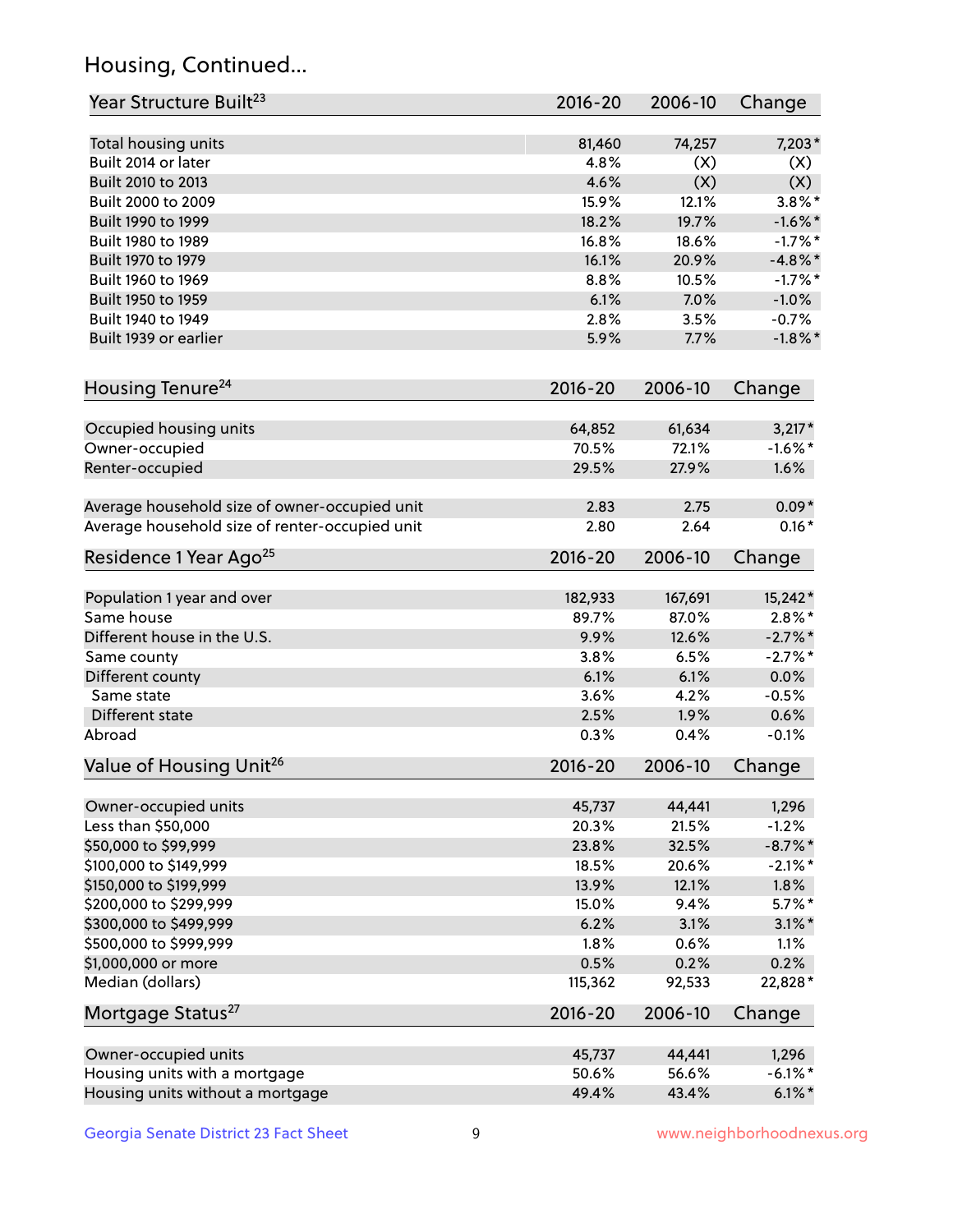## Housing, Continued...

| Selected Monthly Owner Costs <sup>28</sup>                                            | $2016 - 20$ | 2006-10 | Change      |
|---------------------------------------------------------------------------------------|-------------|---------|-------------|
| Housing units with a mortgage                                                         | 23,129      | 25,174  | $-2,045*$   |
| Less than \$300                                                                       | 0.1%        | 0.2%    | $-0.1%$     |
| \$300 to \$499                                                                        | 1.8%        | 5.2%    | $-3.4%$     |
| \$500 to \$999                                                                        | 30.8%       | 43.2%   | $-12.4\%$ * |
| \$1,000 to \$1,499                                                                    | 39.6%       | 33.6%   | $6.1\%$ *   |
| \$1,500 to \$1,999                                                                    | 17.4%       | 11.2%   | $6.2\%$ *   |
| \$2,000 to \$2,999                                                                    | 9.2%        | 5.4%    | 3.8%        |
| \$3,000 or more                                                                       | 1.1%        | $1.3\%$ | $-0.2%$     |
| Median (dollars)                                                                      | 1,200       | 1,016   | $183*$      |
| Housing units without a mortgage                                                      | 22,608      | 19,267  | $3,341*$    |
| Less than \$150                                                                       | 4.0%        | 5.0%    | $-1.0%$     |
| \$150 to \$249                                                                        | 16.9%       | 25.8%   | $-8.8\%$ *  |
| \$250 to \$349                                                                        | 26.4%       | 28.4%   | $-1.9\%$    |
| \$350 to \$499                                                                        | 29.4%       | 24.5%   | 4.9%*       |
| \$500 to \$699                                                                        | 16.9%       | 12.6%   | 4.3%*       |
| \$700 or more                                                                         | 6.4%        | 3.8%    | 2.6%        |
| Median (dollars)                                                                      | 361         | 314     | $47*$       |
| Selected Monthly Owner Costs as a Percentage of<br>Household Income <sup>29</sup>     | $2016 - 20$ | 2006-10 | Change      |
| Housing units with a mortgage (excluding units where<br>SMOCAPI cannot be computed)   | 22,985      | 25,079  | $-2,094*$   |
| Less than 20.0 percent                                                                | 49.6%       | 39.7%   | $9.9\%$ *   |
| 20.0 to 24.9 percent                                                                  | 14.4%       | 14.5%   | $-0.1%$     |
| 25.0 to 29.9 percent                                                                  | 10.9%       | 11.3%   | $-0.4%$     |
| 30.0 to 34.9 percent                                                                  | 6.8%        | 10.4%   | $-3.6\%$ *  |
| 35.0 percent or more                                                                  | 18.3%       | 24.2%   | $-5.9\%$ *  |
| Not computed                                                                          | 144         | 95      | 49          |
| Housing unit without a mortgage (excluding units where<br>SMOCAPI cannot be computed) | 22,323      | 19,006  | 3,318 *     |
| Less than 10.0 percent                                                                | 46.9%       | 40.8%   | $6.1\%$ *   |
| 10.0 to 14.9 percent                                                                  | 18.9%       | 17.6%   | 1.2%        |
| 15.0 to 19.9 percent                                                                  | 11.5%       | 11.1%   | 0.4%        |
| 20.0 to 24.9 percent                                                                  | 6.1%        | 8.1%    | $-2.0%$     |
| 25.0 to 29.9 percent                                                                  | 4.3%        | 5.3%    | $-1.1%$     |
| 30.0 to 34.9 percent                                                                  | 2.2%        | 4.0%    | $-1.8%$     |
| 35.0 percent or more                                                                  | 10.2%       | 13.0%   | $-2.8%$     |
| Not computed                                                                          | 284         | 261     | 23          |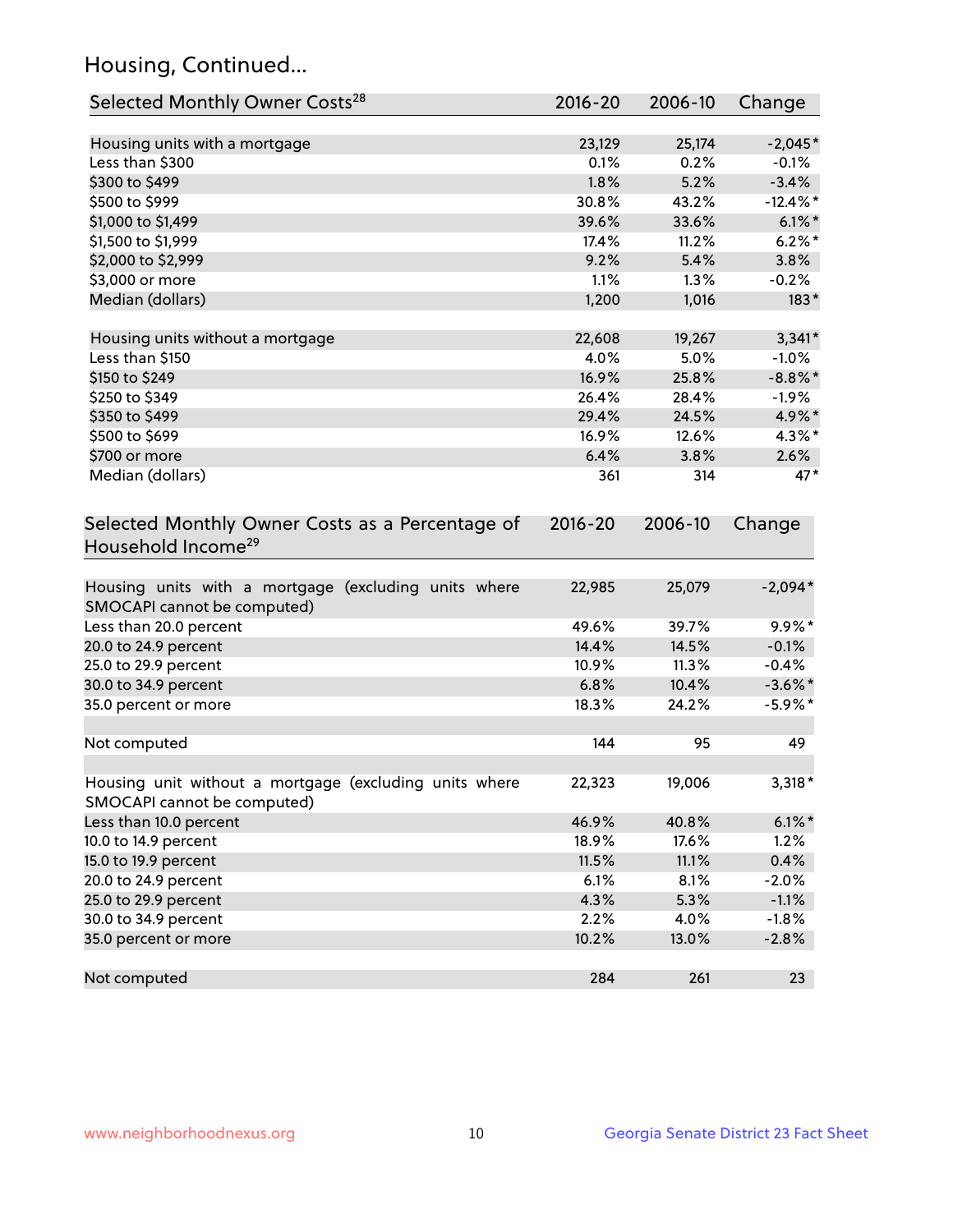## Housing, Continued...

| Gross Rent <sup>30</sup>                                                       | 2016-20              | 2006-10          | Change      |
|--------------------------------------------------------------------------------|----------------------|------------------|-------------|
|                                                                                |                      |                  |             |
| Occupied units paying rent                                                     | 17,044               | 14,480           | $2,564*$    |
| Less than \$200                                                                | 3.2%                 | 4.7%             | $-1.6%$     |
| \$200 to \$499                                                                 | 18.0%                | 36.4%            | $-18.4\%$ * |
| \$500 to \$749                                                                 | 32.8%                | 34.9%            | $-2.1%$     |
| \$750 to \$999                                                                 | 21.5%                | 14.0%            | 7.5%        |
| \$1,000 to \$1,499                                                             | 20.9%                | 9.4%             | $11.5\%$ *  |
| \$1,500 to \$1,999                                                             | 2.7%                 | 0.4%             | 2.3%        |
| \$2,000 or more                                                                | $0.9\%$              | 0.2%             | 0.7%        |
| Median (dollars)                                                               | 720                  | 551              | $169*$      |
| No rent paid<br>Gross Rent as a Percentage of Household Income <sup>31</sup>   | 2,070<br>$2016 - 20$ | 2,713<br>2006-10 | $-643*$     |
|                                                                                |                      |                  | Change      |
| Occupied units paying rent (excluding units where GRAPI<br>cannot be computed) | 16,575               | 13,990           | $2,585*$    |
| Less than 15.0 percent                                                         | 19.7%                | 14.7%            | 5.0%        |
| 15.0 to 19.9 percent                                                           | 15.0%                | 13.9%            | 1.0%        |
| 20.0 to 24.9 percent                                                           | 11.4%                | 13.0%            | $-1.5%$     |
| 25.0 to 29.9 percent                                                           | 10.5%                | 11.2%            | $-0.7%$     |
| 30.0 to 34.9 percent                                                           | 6.7%                 | 8.6%             | $-1.9\%$    |
| 35.0 percent or more                                                           | 36.7%                | 38.6%            | $-1.9%$     |
| Not computed                                                                   | 2,539                | 3,203            | $-664*$     |

## Transportation

| Commuting to Work <sup>32</sup>           | 2016-20 | 2006-10 | Change     |
|-------------------------------------------|---------|---------|------------|
|                                           |         |         |            |
| Workers 16 years and over                 | 77,722  | 66,855  | 10,867*    |
| Car, truck, or van - drove alone          | 83.4%   | 80.8%   | $2.6\%$ *  |
| Car, truck, or van - carpooled            | 10.0%   | 12.1%   | $-2.0\%$ * |
| Public transportation (excluding taxicab) | 0.2%    | 0.5%    | $-0.2%$    |
| Walked                                    | 0.9%    | 1.8%    | $-0.8%$    |
| Other means                               | $0.9\%$ | 2.1%    | $-1.2\%$ * |
| Worked at home                            | 4.6%    | 2.8%    | $1.8\%$ *  |
|                                           |         |         |            |
| Mean travel time to work (minutes)        | 27.7    | 24.9    | $2.7*$     |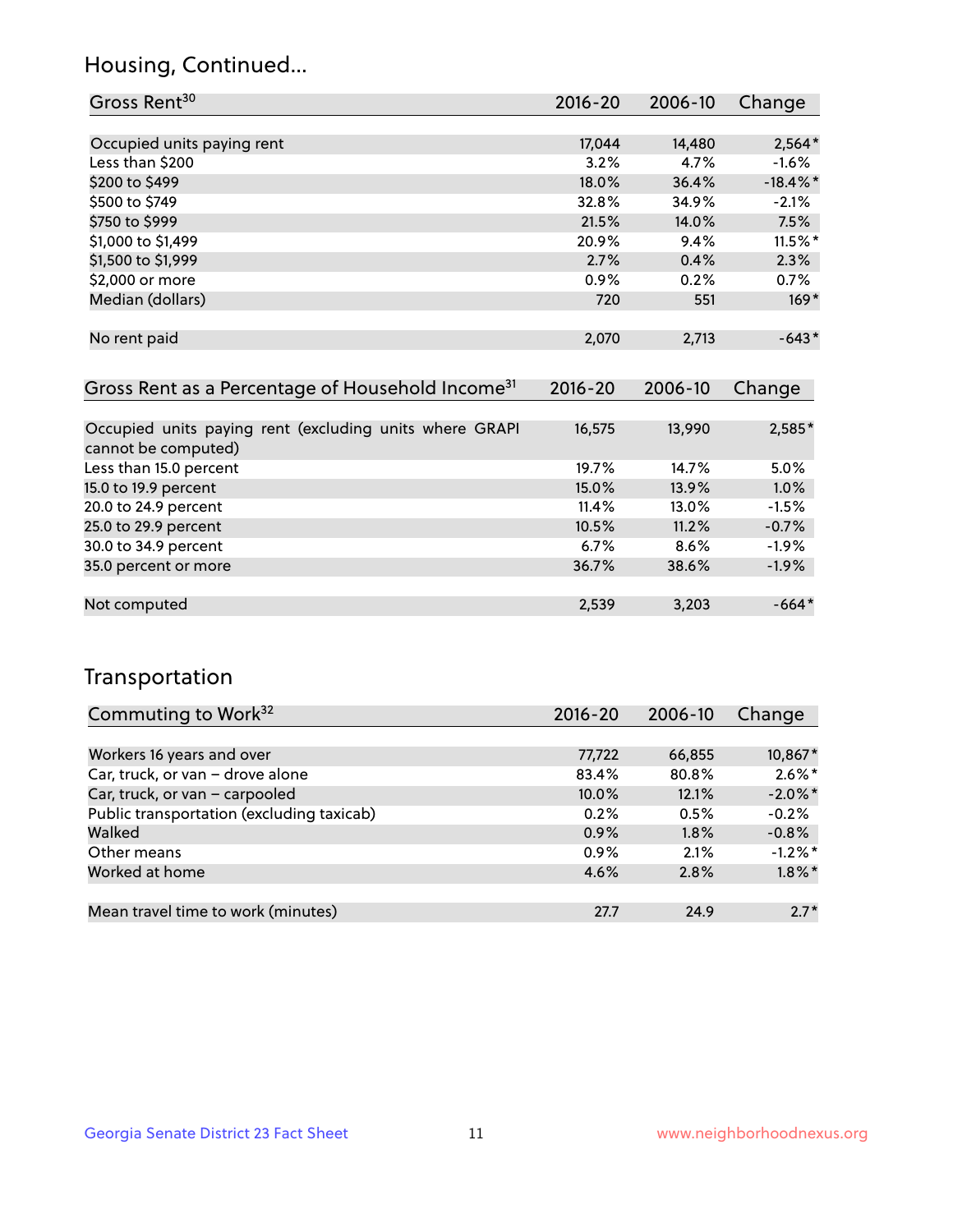## Transportation, Continued...

| Vehicles Available <sup>33</sup> | 2016-20 | 2006-10 | Change   |
|----------------------------------|---------|---------|----------|
|                                  |         |         |          |
| Occupied housing units           | 64,852  | 61,634  | $3,217*$ |
| No vehicles available            | 7.5%    | 8.3%    | $-0.8%$  |
| 1 vehicle available              | 29.9%   | 30.7%   | $-0.8%$  |
| 2 vehicles available             | 35.5%   | 35.8%   | $-0.3%$  |
| 3 or more vehicles available     | 27.1%   | 25.2%   | 1.9%     |

#### Health

| Health Insurance coverage <sup>34</sup>                 | 2016-20 |
|---------------------------------------------------------|---------|
|                                                         |         |
| Civilian Noninstitutionalized Population                | 180,717 |
| With health insurance coverage                          | 87.1%   |
| With private health insurance coverage                  | 60.5%   |
| With public health coverage                             | 39.0%   |
| No health insurance coverage                            | 12.9%   |
| Civilian Noninstitutionalized Population Under 19 years | 47,565  |
| No health insurance coverage                            | 5.0%    |
| Civilian Noninstitutionalized Population 19 to 64 years | 104,974 |
| In labor force:                                         | 74,884  |
| Employed:                                               | 70,551  |
| With health insurance coverage                          | 83.4%   |
| With private health insurance coverage                  | 78.4%   |
| With public coverage                                    | 10.0%   |
| No health insurance coverage                            | 16.6%   |
| Unemployed:                                             | 4,334   |
| With health insurance coverage                          | 45.0%   |
| With private health insurance coverage                  | 26.3%   |
| With public coverage                                    | 23.7%   |
| No health insurance coverage                            | 55.0%   |
| Not in labor force:                                     | 30,090  |
| With health insurance coverage                          | 77.7%   |
| With private health insurance coverage                  | 44.7%   |
| With public coverage                                    | 42.1%   |
| No health insurance coverage                            | 22.3%   |